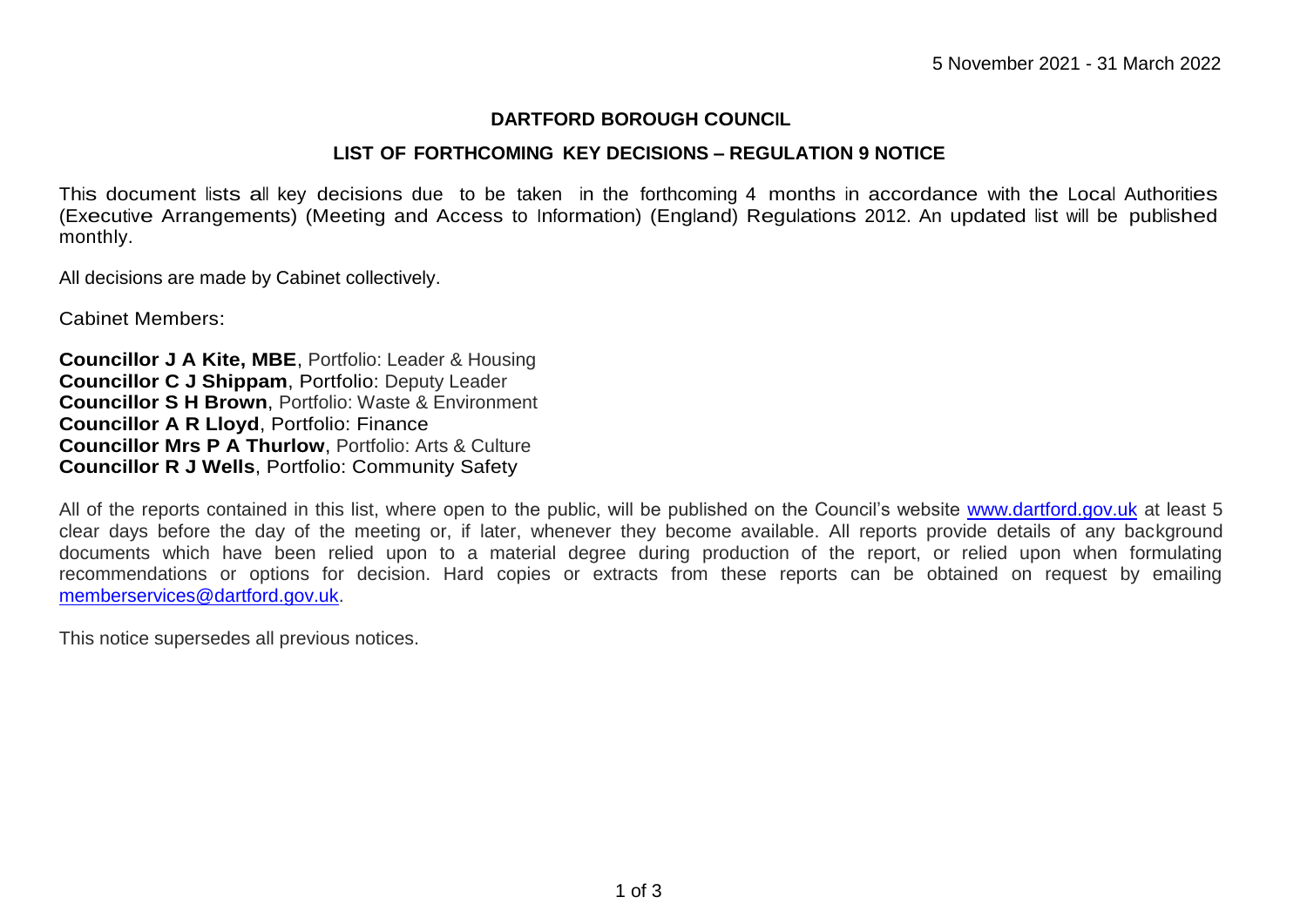| TITLE OF REPORT AND BRIEF<br><b>SUMMARY OF MATTER TO BE</b><br><b>DECIDED</b>                                                                                                                                                                                                                                                                                                                                                                                                        | <b>DATE OF</b><br><b>CABINET/GAC</b><br><b>MEETING OR</b><br><b>PERIOD WITHIN</b><br><b>WHICH THE</b><br><b>DECISION WILL</b><br><b>BE TAKEN AND</b><br><b>BY WHOM</b> | <b>WHO IS TO BE</b><br><b>CONSULTED BEFORE</b><br><b>TAKING THE</b><br><b>DECISION AND HOW</b> | <b>BACKGROUND</b><br><b>PAPERS</b> | <b>NAME, TITLE AND CONTACT</b><br><b>DETAILS OF REPORT AUTHOR</b>                              | <b>OPEN OR CLOSED</b><br>(if closed the<br>reason is specified) |
|--------------------------------------------------------------------------------------------------------------------------------------------------------------------------------------------------------------------------------------------------------------------------------------------------------------------------------------------------------------------------------------------------------------------------------------------------------------------------------------|------------------------------------------------------------------------------------------------------------------------------------------------------------------------|------------------------------------------------------------------------------------------------|------------------------------------|------------------------------------------------------------------------------------------------|-----------------------------------------------------------------|
| <b>HRA Housing Services - Scheme</b><br><b>Fire Alarm and Smoke Detection</b><br><b>Upgrades</b><br>As part of the Council's continued<br>capital and planned investment<br>programme, Housing Services have<br>tendered a programme of upgrade<br>works to 12 housing schemes<br>existing fire alarm and smoke<br>detection systems. In line with<br>council procurement policy and<br>regulations, Cabinet is requested to<br>approve the recommendation to<br>award the contract. | Cabinet<br>9 Dec 2021                                                                                                                                                  |                                                                                                |                                    | Lee Gilbert<br>Housing Maintenance Manager<br>Tel: 01322 343623<br>Lee.gilbert@dartford.gov.uk | <b>OPEN</b>                                                     |